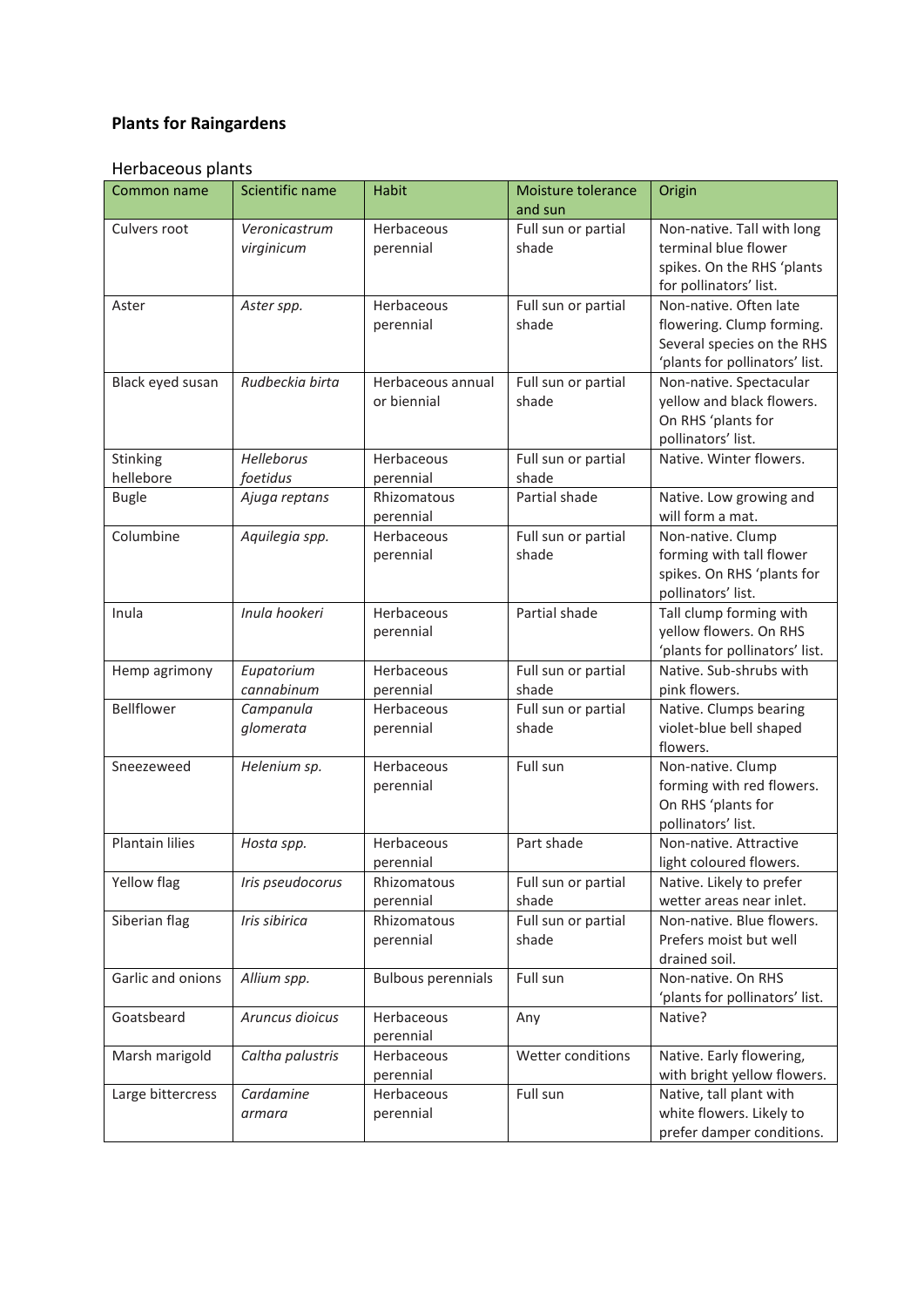| Cuckoo flower                              | Cardamine<br>partensis      | Herbaceous<br>perennial  | Full sun                         | Native, early flowering<br>plant. Likely to prefer<br>damper conditions                                           |
|--------------------------------------------|-----------------------------|--------------------------|----------------------------------|-------------------------------------------------------------------------------------------------------------------|
| Meadowsweet                                | Filipendula<br>ulmaria      | Herbaceous<br>perennial  | Full sun                         | Native. Tall, tussocky plant<br>with very sweet smelling<br>clusters of flowers.                                  |
| Snakes head<br>Fritillary                  | Fritillaria<br>meleagris    | <b>Bulbous perennial</b> | Damp, sunny<br>conditions        | Native, early flowering<br>plant with dropping purple<br>heads.                                                   |
| Water avens                                | Geum rivale                 | Herbaceous<br>perennial  | Damp, shady<br>conditions        | Native. Medium height<br>plant with delicate pink<br>flowers.                                                     |
| Sword lily                                 | Gladiolus<br>palustris      | Herbaceous<br>perennial  | Damp, sunny<br>conditions        | Non-native. Long<br>flowering period, favoured<br>by bumblebees.                                                  |
| Summer<br>snowflake                        | Leucojum<br>aestivum        | <b>Bulbous perennial</b> | Damp conditions                  | Native. Snowdrop like<br>plant, early flowering.                                                                  |
| Ragged robin                               | Lychnis flos-cuculi         | Herbaceous<br>perennial  | Any                              | Native. Tall, pink flowers.<br>Long flowering period.                                                             |
| Golden creeping<br>Jenny                   | Lysimachia<br>nummularia    | Herbaceous<br>perennial  | Any                              | Non-native. Vigorous, low<br>growing perennial with<br>yellow flowers. Will<br>tolerate a range of<br>conditions. |
| Yellow loosestrife                         | Lysimachia<br>puncatata     | Herbaceous<br>perennial  | Any                              | Native. Tall, upright spikes<br>of yellow flowers. Prefers<br>damper conditions.                                  |
| Purple loosestrife<br>(Dropmore<br>purple) | Lythrun virgatum            | Herbaceous<br>perennial  | Any                              | Naturalised. Not to be<br>confused with the<br>potentially invasive<br>Lythrum salicaria.                         |
| Water mint                                 | Mentha aquatic              | Rhizomatous<br>perennial | Wetter conditions<br>in full sun | Native. Later flowering<br>and can grow tall.                                                                     |
| Water forget-me-<br>not                    | Myosotis palustris          | Herbaceous<br>perennial  | Any                              | Native. Low growing and<br>early flowering. Can<br>tolerate partial shade.                                        |
| Wild bergamot                              | Monarda fistulosa           | Herbaceous<br>perennial  | Full sun                         | Non-native. Tall plant with<br>lots of fragrance.                                                                 |
| Evening primrose                           | <b>Oenothera</b><br>biennis | Herbaceous<br>perennial  | Full sun                         | Non-native. Highly<br>variable and long<br>flowering.                                                             |
| <b>Bistort</b>                             | Persicaria bistorta         | Herbaceous<br>perennial  | Any                              | Native. Low growing,<br>thrives on disturbed<br>ground.                                                           |
| Butterbur                                  | Petasites hybridus          | Herbaceous<br>perennial  | Any                              | Native, but can be<br>invasive. Flowers early,<br>before the large rhubarb-<br>like leaves.                       |
| Primrose                                   | Prima vulgaris              | Herbaceous<br>perennial  | Shade                            | Native. Early flowering<br>woodland plant.                                                                        |
| Primula spp                                | Primula spp                 | Herbaceous<br>perennial  | Full sun or partial<br>shade     | Non-native. Moisture<br>loving and early flowering                                                                |
| Tall coneflower                            | Rudbeckia<br>laciniata      | Herbaceous<br>perennial  | Any                              | Non-native. Tall member<br>of the daisy family. Can<br>tolerate a range of<br>conditions.                         |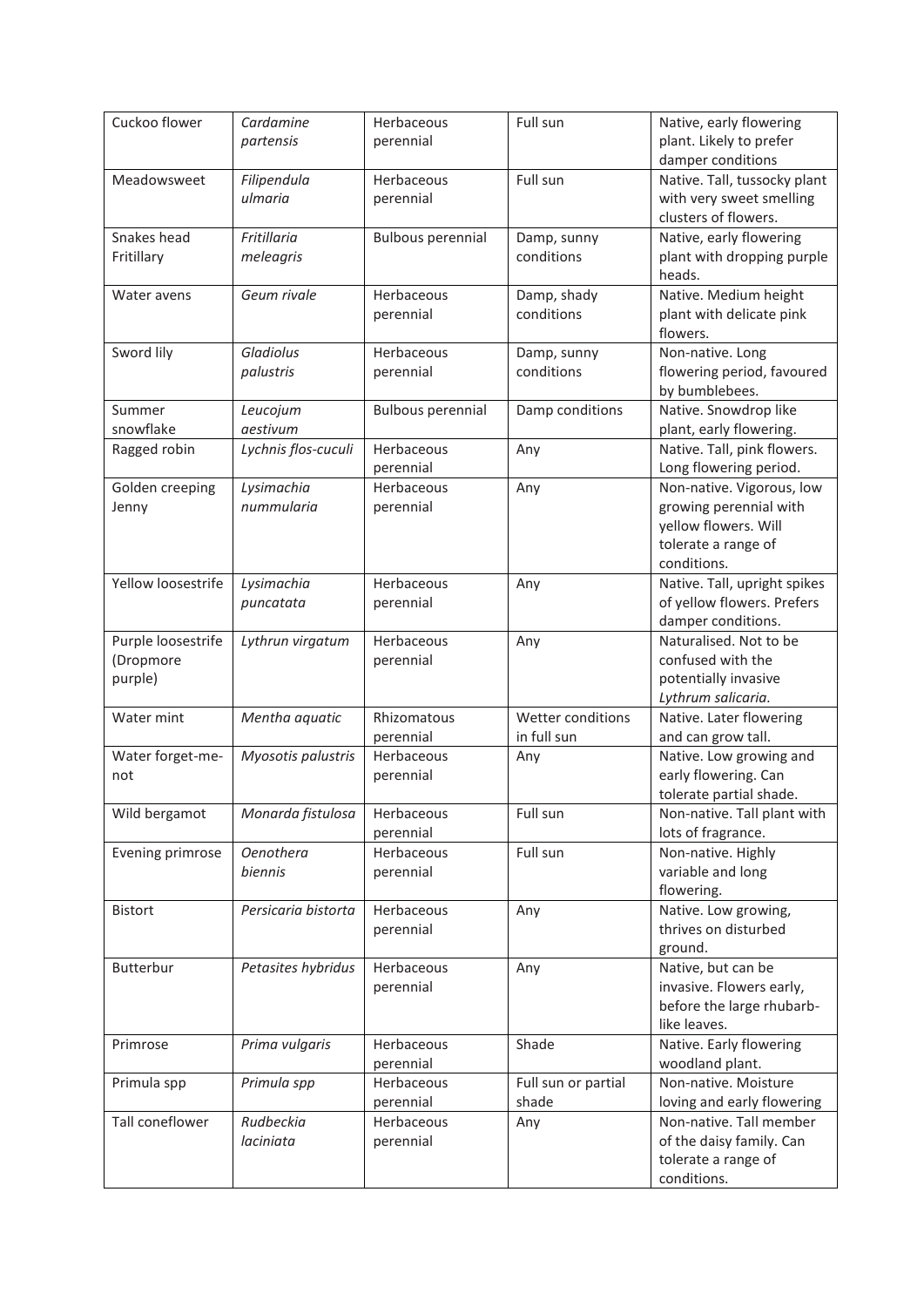| Comfrey                  | Symphytum                | Herbaceous               | Any                  | Native. Can be vigorous,                            |
|--------------------------|--------------------------|--------------------------|----------------------|-----------------------------------------------------|
|                          | caucasicum               | perennial                |                      | particularly in damp                                |
|                          |                          |                          |                      | conditions.                                         |
| <b>Heartleaf Oxeye</b>   | Telekia speciose         | Herbaceous               | Any                  | Non-native, yellow oxeye                            |
|                          |                          | perennial                |                      | daisy. Can be tall and                              |
|                          |                          |                          |                      | vigorous.                                           |
| Meadow rue               | Thalictrum               | Herbaceous               | Sun or partial shade | Native. Tall with dense                             |
|                          | aquilegia-folium         | perennial                |                      | masses of cream flowers.                            |
| Globe flower             | Trollius europaeus       | Herbaceous               | Sun or partial shade | Native. Tall, large member                          |
|                          |                          | perennial                |                      | of the buttercup family.<br>Can tolerate a range of |
|                          |                          |                          |                      | conditions.                                         |
| <b>Brooklime</b>         | Veronica                 | Herbaceous               | Wetter, sunny        | Native. Low growing                                 |
|                          | beccabunga               | perennial                | conditions           | succulent herb.                                     |
| Longleaf                 | Veronica                 | Herbaceous               | Any.                 | Native. Medium height                               |
| speedwell                | longifolia               | perennial                |                      | plant with long flowering                           |
|                          |                          |                          |                      | period. Prefers full sun.                           |
| Greater                  | Centaurea                | Herbaceous               | Dry, well-drained    | Native. Tall, upright plant                         |
| knapweed                 | scabiosa                 | perennial                | soil                 | preferring dry conditions.                          |
| Wild carrot              | Daucus carota            | Herbaceous               | Any                  | Native. Medium plant with                           |
|                          |                          | perennial                |                      | white flowers in umbels.                            |
| <b>Bloody cranesbill</b> | Geranium                 | Herbaceous               | Drier conditions     | Native. Long flowering                              |
|                          | sanguineum               | perennial                |                      | plant preferring drier                              |
|                          |                          |                          |                      | conditions.                                         |
| Meadow                   | Geranium                 | Herbaceous               | Any                  | Native. Bushy, long                                 |
| cranesbill               | pratense                 | perennial                |                      | flowering plant.                                    |
| Field scabious           | Knautia arvensis         | Herbaceous               | Any                  | Native. Tall, hairy,                                |
|                          |                          | perennial                |                      | grassland perennial                                 |
|                          |                          |                          |                      | preferring drier, sunny                             |
|                          |                          |                          |                      | conditions, but tolerates a                         |
|                          |                          |                          |                      | range                                               |
| Small scabious           | Scabiosa                 | Herbaceous               | Drier, well-drained  | Native. Small plant similar                         |
|                          | columbaria               | perennial                | conditions           | to Field scabious                                   |
| Devils bit               | Succisa pratensis        | Herbaceous               | Wet, sunny           | Native. Tall plant, able to                         |
| scabious                 |                          | perennial                | conditions           | tolerate wet and shady                              |
|                          |                          |                          |                      | conditions.                                         |
| Ox eye Daisy             | Leucanthemum             | Herbaceous               | Wetter, sunny        | Native. Tall plant thriving                         |
|                          | vulgare                  | perennial                | conditions           | in disturbed ground.                                |
| <b>Great Burnet</b>      | Sanguisorbia             | Herbaceous               | Wetter, sunny        | Native. Tall plant with                             |
|                          | officinalis              | perennial                | conditions           | elongated flower heads.                             |
| Betony                   | Stachys officinalis      | Herbaceous               | Wetter, sunny        | Native. Short plant                                 |
|                          |                          | perennial                | conditions           | tolerating shady                                    |
|                          |                          |                          |                      | conditions.                                         |
| Meadow                   | Ranunculus acris         | Herbaceous               | Wetter conditions    | Native, tolerates shade                             |
| buttercup                |                          | perennial                |                      | well                                                |
| Wood anemone             | Anemine                  | <b>Bulbous perennial</b> | Shady                | Native. Early spring                                |
| Woodland crocus          | nemorosa<br>Crocus       |                          | Shady                | flowering plant.<br>Native. Early spring            |
|                          |                          | <b>Bulbous perennial</b> |                      |                                                     |
|                          | tomasinanus<br>Colchicu, | <b>Bulbous perennial</b> |                      | flowering plant.<br>Native. Autumn flowering        |
| Autumn crocus            | autumnale                |                          | Any                  | plant.                                              |
| Gladiolus spp            | Gladiolus spp            | <b>Bulbous perennial</b> | Any                  | Native and non-native.                              |
|                          |                          |                          |                      | Summer or late spring                               |
|                          |                          |                          |                      | flowering plants.                                   |
|                          |                          |                          |                      |                                                     |